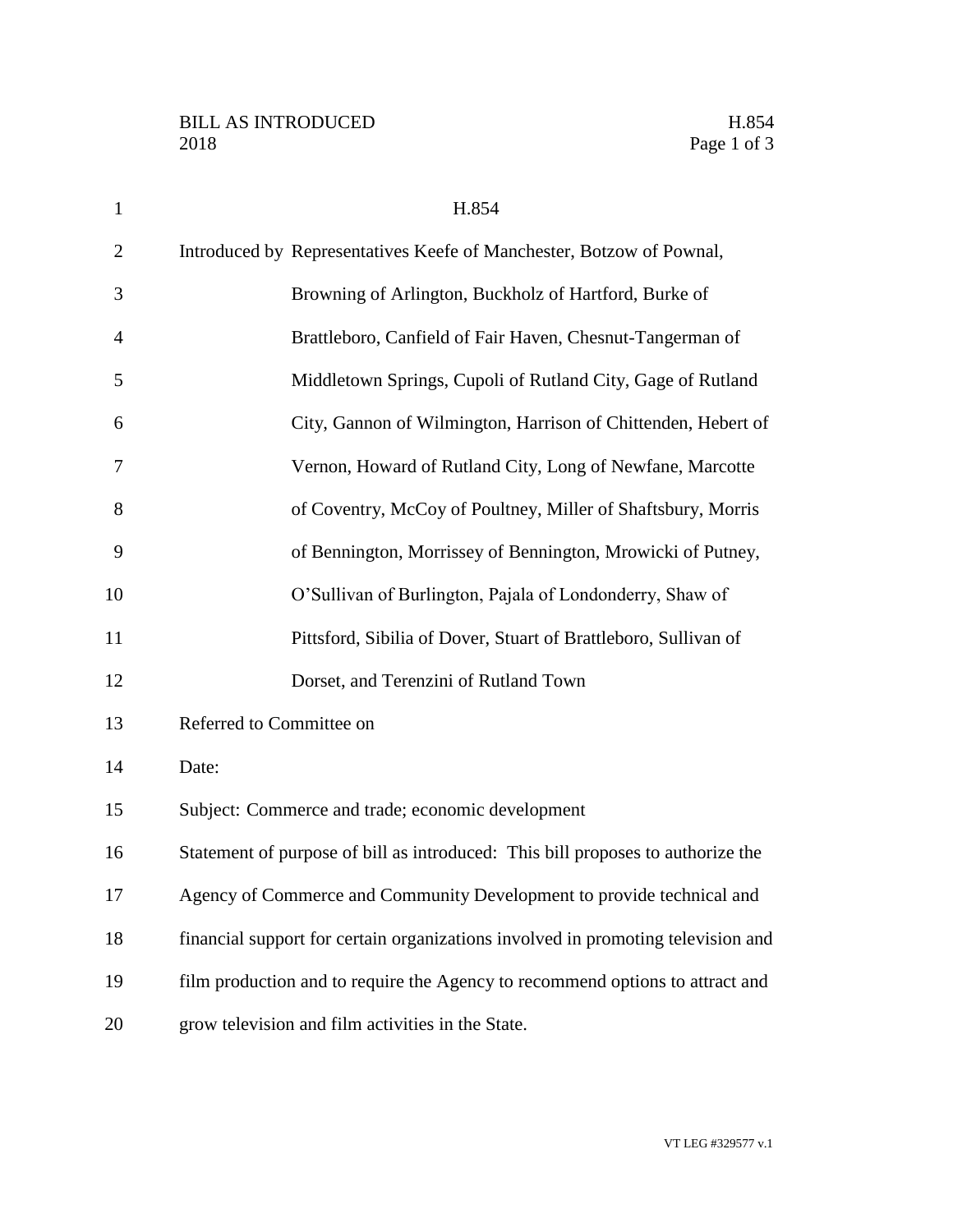## BILL AS INTRODUCED H.854 2018 Page 2 of 3

| $\mathbf{1}$   | An act relating to promoting television and film production                     |
|----------------|---------------------------------------------------------------------------------|
| $\overline{2}$ | It is hereby enacted by the General Assembly of the State of Vermont:           |
| 3              | Sec. 1. 10 V.S.A $\S$ 4 is added to read:                                       |
| 4              | § 4. TELEVISION AND FILM PRODUCTION                                             |
| 5              | The Agency of Commerce and Community Development shall have the                 |
| 6              | authority to provide technical and financial support to:                        |
| 7              | (1) the Vermont Production Council for the purposes of:                         |
| 8              | (A) recruiting and incentivizing television and film production to              |
| 9              | Vermont; and                                                                    |
| 10             | (B) supporting the annual International Television Festival; and                |
| 11             | (2) the Vermont Film Institute for the purposes of:                             |
| 12             | (A) promoting television and film production in Vermont by                      |
| 13             | Vermont-based artists and businesses; and                                       |
| 14             | (B) supporting career development initiatives within the television             |
| 15             | and film industries.                                                            |
| 16             | Sec. 2. TELEVISION AND FILM PRODUCTION INCENTIVES; STUDY                        |
| 17             | On or before January 15, 2019, the Agency of Commerce and Community             |
| 18             | Development, in conjunction with the Vermont Production Council and the         |
| 19             | Vermont Film Institute, shall study television and film industry tax and policy |
| 20             | incentives in other states and recommend to the General Assembly options to     |
| 21             | attract and grow similar industry activities in Vermont.                        |